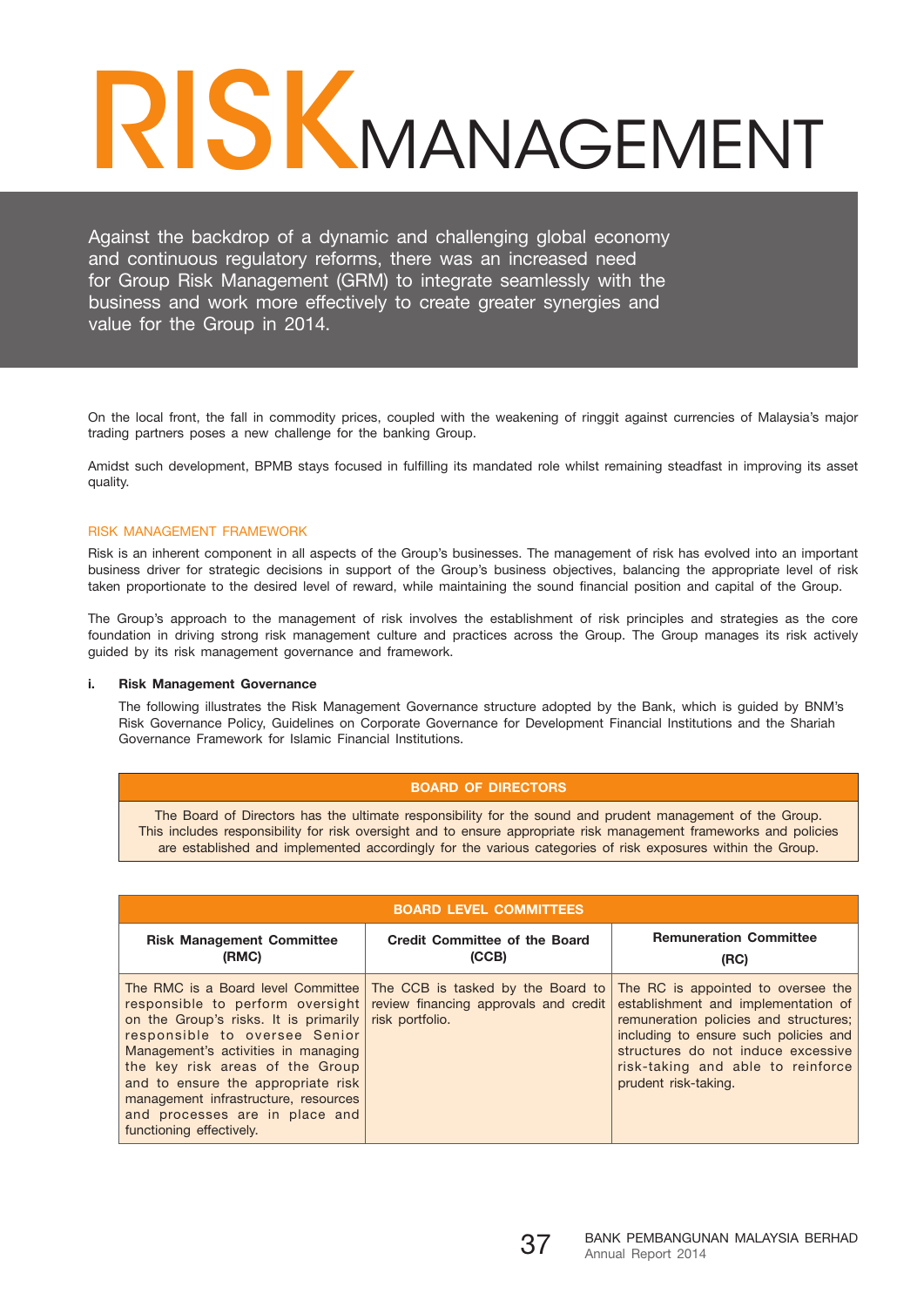# **Shariah Committee**

The Shariah Committee reports directly to the Board and undertakes a fundamental role in ensuring the Group's compliance with Shariah requirements. The Shariah Committee is responsible to deliberate and provide decisions, views and advice on Shariah matters/issues, as well as Shariah compliance oversight on the Group's Islamic business operations/activities.

| <b>MANAGEMENT LEVEL COMMITTEES</b>                                                                                 |                                                                                                                                                                                                                           |  |
|--------------------------------------------------------------------------------------------------------------------|---------------------------------------------------------------------------------------------------------------------------------------------------------------------------------------------------------------------------|--|
| <b>Executive Risk Management Committee (ERMC)</b>                                                                  | <b>Group Credit Committee (GCC)</b>                                                                                                                                                                                       |  |
| The ERMC is a Management level Committee responsible<br>for the management of all material risks within the Group. | The GCC forms part of the risk governance for managing<br>credit/ investment risks within the Group. The Committee is<br>empowered to approve credit/investment related proposals,<br>which falls within their authority. |  |

## **ii. Risk Appetite Statement and Strategy**

The risk appetite framework defines the Bank's boundaries and drivers of doing business. The risk appetite is a critical component of the Bank's robust risk management framework and is driven by both top-down Board leadership and bottom-up involvement of Management at all levels. The risk appetite enables the Board and Senior Management to communicate, understand and assess the types and levels of risk that the Bank is willing to accept in pursuit of its business objectives.

The Bank's development of its risk appetite has been integrated into the annual strategy and business planning process and is adaptable to changing business and market conditions. The Bank's risk appetite balances the needs of all stakeholders by acting both as a risk gatekeeper and as a driver of future and current business activities.

The articulation of the risk appetite is done through a set of risk appetite statements which includes a comprehensive view of all material risks to the Group and is as follows:

| <b>Risk Appetite</b><br><b>Categories</b> | <b>Risk Appetite</b>                                                                                                                                                                                  |
|-------------------------------------------|-------------------------------------------------------------------------------------------------------------------------------------------------------------------------------------------------------|
| Solvency & Capitalisation                 | Maintain RAM rating equivalent to Malaysia's sovereign rating;<br>$\bullet$                                                                                                                           |
|                                           | Maintain the Core Capital Ratio (CCR) and Risk Weighted Capital Ratio (RWCR) above<br>$\bullet$<br>the respective regulatory requirement.                                                             |
| Sustainable Earnings                      | Achieve sustainable profitability whilst fulfilling its mandated role.<br>$\bullet$                                                                                                                   |
| Liquidity                                 | Maintain the Liquidity Coverage Ratio (LCR) and Net Stable Funding Ratio (NSFR)<br>$\bullet$<br>above Basel III liquidity ratio requirement under normal economic conditions (business-<br>as-usual); |
|                                           | Reduce reliance on short term funding;<br>$\bullet$                                                                                                                                                   |
|                                           | Full regulatory compliance to the New Liquidity Framework (NLF) at all times.<br>$\bullet$                                                                                                            |
| <b>Asset Quality</b>                      | Maintain a single digit impaired rate<br>$\bullet$                                                                                                                                                    |
| <b>Operational Risk</b>                   | Low tolerance on operational risk.<br>$\bullet$                                                                                                                                                       |
| Compliance                                | Zero tolerance on Shariah non-compliance event;<br>$\bullet$                                                                                                                                          |
|                                           | Compliance to regulatory requirement and internal policies.                                                                                                                                           |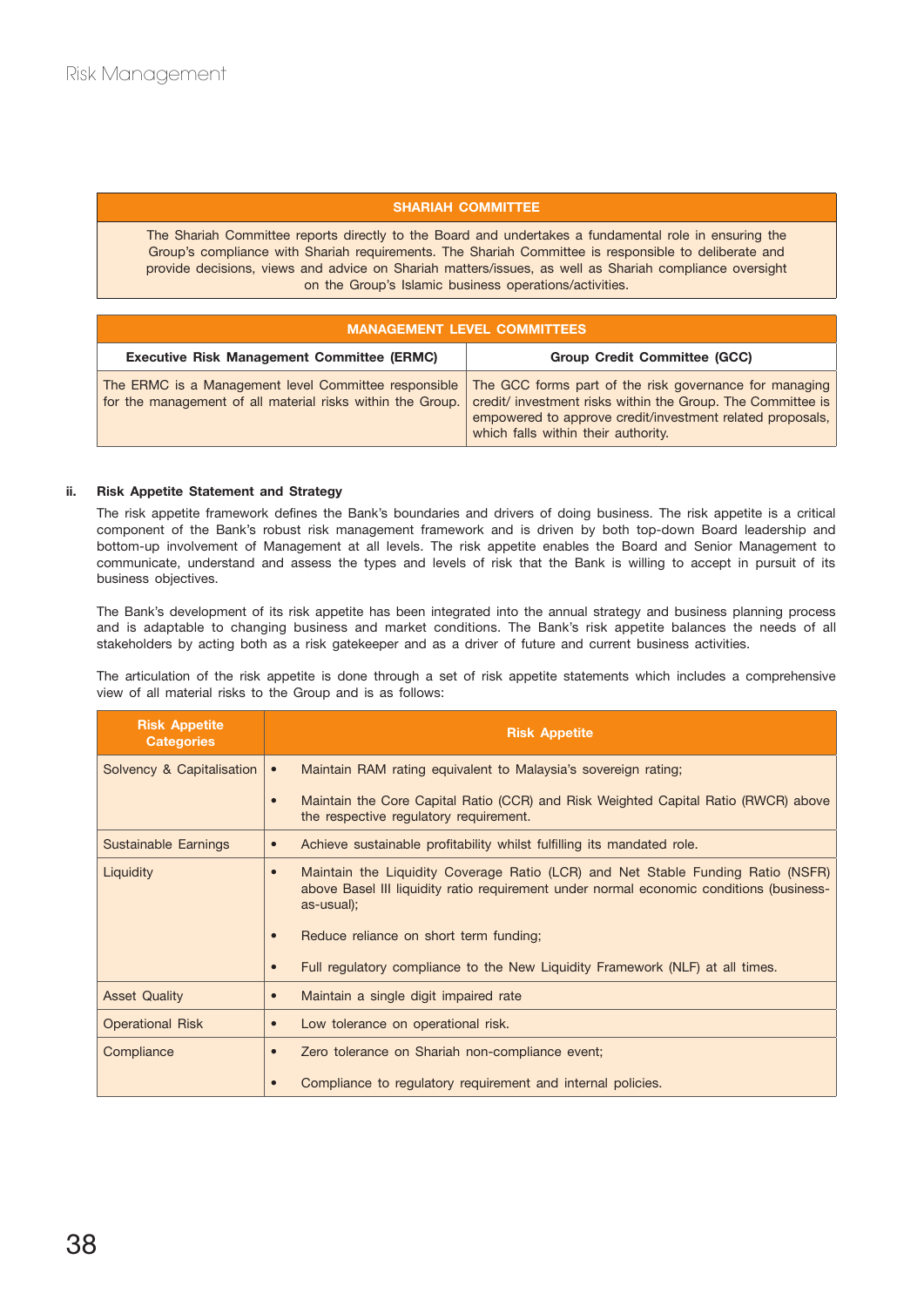## **iii. Risk Management Ownership**

Group Risk is moving towards adopting an integrated risk management approach towards the effective management of Group-wide risks.

In accordance with the Group's structure, GRM has continuously enhanced its integrated risk management approach towards the effective management of enterprise-wide risks. The Group's risk governance model provides a transparent and effective governance structure which promotes active involvement from the Board and Senior Management in the risk management process to ensure a uniform view of risk across the Group.

The governance model aims to place accountability and ownership whilst facilitating an appropriate level of independence and segregation of duties. The structure is premised on the three lines of defence and defines the lines of authority, roles and responsibilities to efficiently manage risk across the Group. Hence, the structure the Group adopts where risks are collectively managed by all functions based on their respective role can be reflected below:

| Approach                                       | <b>Responsibility</b>                  | <b>Functions</b>                                                                                                                                                                                                                                                                                                                                                                                                                                                                                                                                                                                                                              |
|------------------------------------------------|----------------------------------------|-----------------------------------------------------------------------------------------------------------------------------------------------------------------------------------------------------------------------------------------------------------------------------------------------------------------------------------------------------------------------------------------------------------------------------------------------------------------------------------------------------------------------------------------------------------------------------------------------------------------------------------------------|
| 1 <sup>st</sup> Line of Defence                | <b>Risk Taking</b><br><b>Functions</b> | Business and Support Functions, who are the risk takers, are primarily<br>responsible for managing risk exposures in their daily activities.                                                                                                                                                                                                                                                                                                                                                                                                                                                                                                  |
| 2 <sup>nd</sup> Line of Defence   Risk Control |                                        | The risk control responsibility lies with Group Risk Management (GRM) and<br>Group Compliance (GC).<br>GRM, being an independent function to support the Risk Management<br>Committees is responsible for establishing, implementing and maintaining<br>Risk Management frameworks, policies, guidelines, tools and methodologies,<br>as well as providing independent risk management oversight.<br>GC is responsible for ensuring the Group's compliance to applicable laws,<br>regulations, Shariah rulings, internal policies, guidelines and procedures,<br>including establishing and maintaining policies and procedures to detect and |
|                                                |                                        | minimize risk of non-compliance.                                                                                                                                                                                                                                                                                                                                                                                                                                                                                                                                                                                                              |
| 3rd Line of Defence                            | <b>Risk Assurance</b>                  | Group Audit & Examination is responsible to conduct independent review and<br>provide assurance on the adequacy and effectiveness of risk management<br>processes and level of compliance.                                                                                                                                                                                                                                                                                                                                                                                                                                                    |

# **iv. Risk Management Process**

With the risk management process in place, the principal risks and how the Group manages these risks are given below (further details on the key risks can be found in the Bank's Key Risk Indicators).

| <b>Categories of Risk</b> | <b>Broad Definition</b>                                                                                                                                                 | <b>Risk Management Practices</b>                                                                                                                                                                                                                                                   |
|---------------------------|-------------------------------------------------------------------------------------------------------------------------------------------------------------------------|------------------------------------------------------------------------------------------------------------------------------------------------------------------------------------------------------------------------------------------------------------------------------------|
| Credit                    | Losses in principal or income arising from<br>the failure of an obligor or counterparty<br>to perform their contractual obligations in<br>accordance with agreed terms. | The Group has a strong credit culture which<br>incorporates clear credit policies, robust<br>credit evaluation and approval as well as<br>sound credit portfolio management.                                                                                                       |
|                           |                                                                                                                                                                         | Credit risk in the portfolio is continuously<br>evaluated and reviewed by the business<br>sectors together with the risk units. Senior<br>Management and the Board have good<br>oversight of the credit risks and play<br>an active role in the overall credit risk<br>management. |

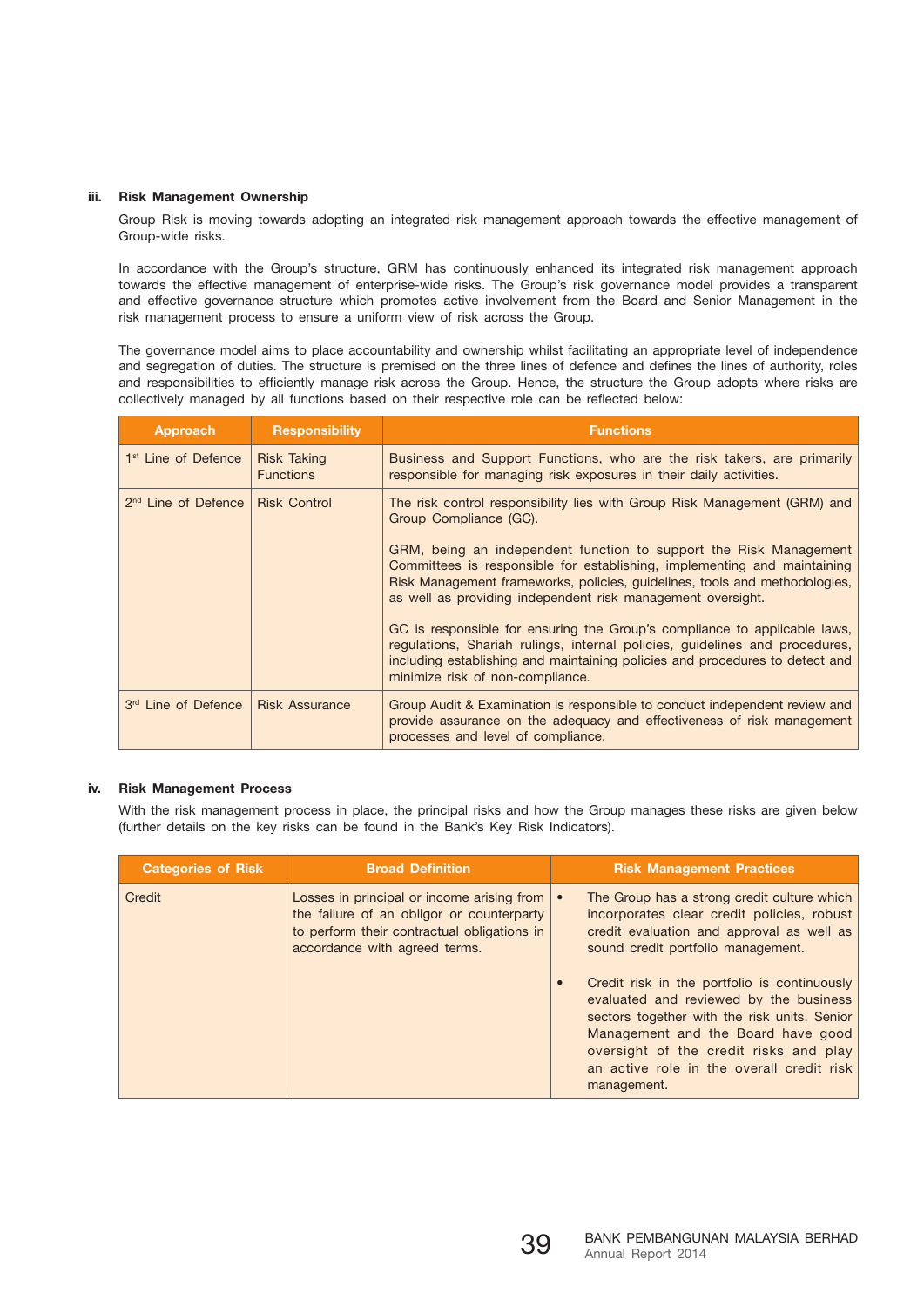| <b>Categories of Risk</b> | <b>Broad Definition</b>                                                                                                                                                                 | <b>Risk Management Practices</b>                                                                                                                                                                                                                                                                                                                                                                                                                                                                                                                                                                                                                                                                                                                 |
|---------------------------|-----------------------------------------------------------------------------------------------------------------------------------------------------------------------------------------|--------------------------------------------------------------------------------------------------------------------------------------------------------------------------------------------------------------------------------------------------------------------------------------------------------------------------------------------------------------------------------------------------------------------------------------------------------------------------------------------------------------------------------------------------------------------------------------------------------------------------------------------------------------------------------------------------------------------------------------------------|
| Concentration             | Concentration are exposures that have<br>the potential to produce losses that<br>are substantial enough to threaten the<br>financial condition of the Group and its<br>core operations. | The Group adopts a proactive, robust<br>and controlled policy-driven approach in<br>portfolio diversification.<br>The Group's guiding principle in its lending<br>$\bullet$<br>activity is to diversify its loan portfolio mix<br>and avoid any undue concentration of credit<br>risks in its portfolio. Independent assessment<br>on the Group's portfolio profile is undertaken                                                                                                                                                                                                                                                                                                                                                                |
| Operational               | Losses due to failed internal processes,<br>people or systems or from external<br>events.                                                                                               | to mitigate concentration risk.<br>The Group has an Operational Risk<br>$\bullet$<br>Management Framework that is aimed at<br>managing operational risk throughout the<br>Group. It is periodically reviewed and aligned<br>against the Group's business strategy and<br>directions ensuring the business objectives<br>and operational risk management objectives<br>are aligned and consistent.<br>Various tools and techniques are also<br>$\bullet$<br>used to minimise operational risk to an<br>acceptable level.<br>In addition, the Group also has in place a<br>$\bullet$<br>robust Crisis Management and Business<br>Continuity Management program to ensure<br>continuity of essential business services<br>during unforeseen events. |
| <b>Market</b>             | Losses or adverse impacts on earnings<br>or capital from changes in the level of<br>volatility of market rates or prices such<br>as interest rates, foreign exchange rates,             | The Group measures, manages and controls<br>its market risk exposure using industry best<br>practices.                                                                                                                                                                                                                                                                                                                                                                                                                                                                                                                                                                                                                                           |
|                           | commodity prices and equity prices.                                                                                                                                                     | The Group plans to further enhance the<br>$\bullet$<br>market risk triggers and controls to ensure<br>prudence in managing the market risks are<br>well contained.                                                                                                                                                                                                                                                                                                                                                                                                                                                                                                                                                                               |
|                           |                                                                                                                                                                                         | Although it is non-compulsory for the Group<br>$\bullet$<br>to adopt Basel II initiatives, it is currently<br>observing practices derived from Basel II.                                                                                                                                                                                                                                                                                                                                                                                                                                                                                                                                                                                         |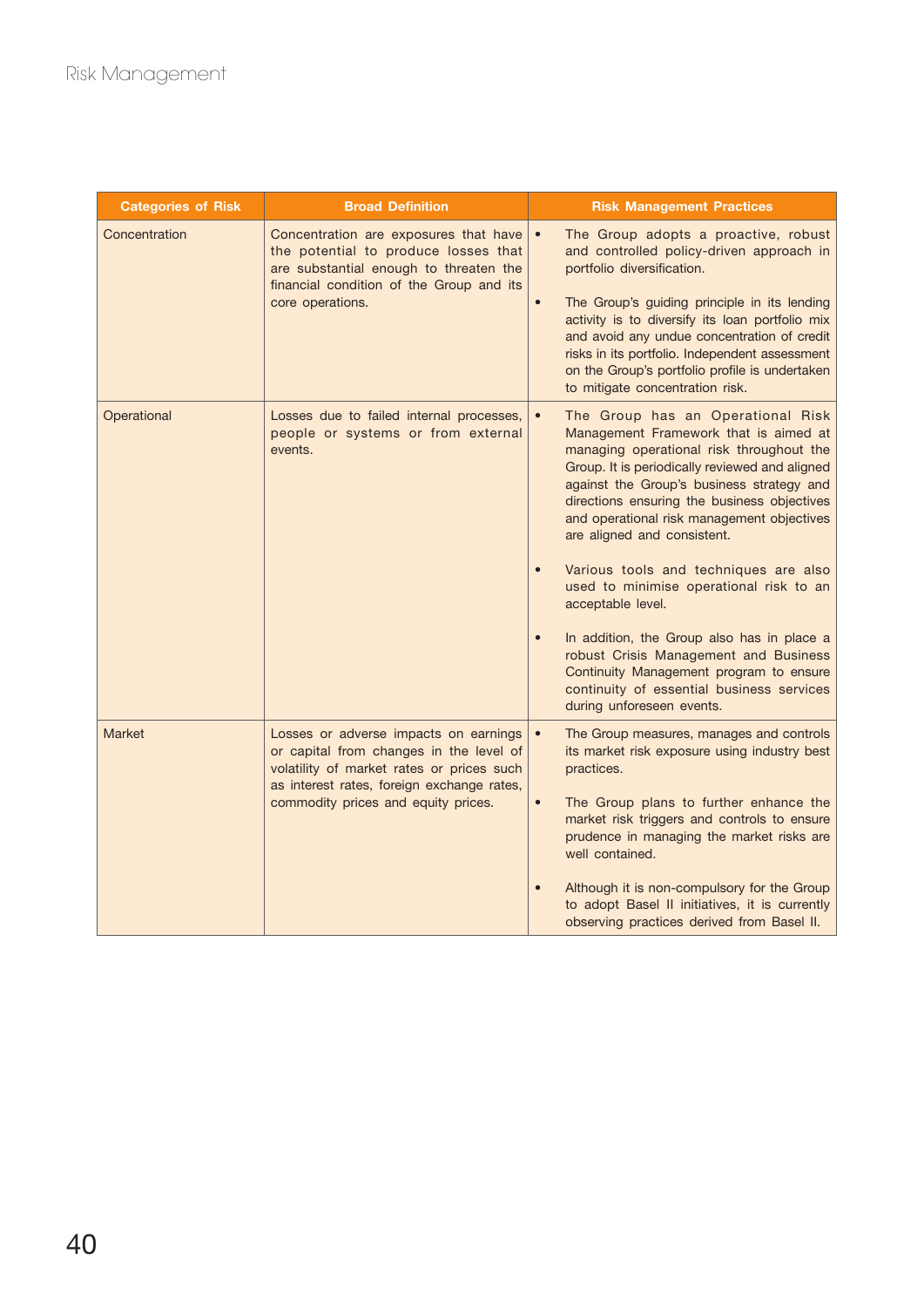| <b>Categories of Risk</b>      | <b>Broad Definition</b>                                                                                                                                                                                                                                                                                                                                                                                                    | <b>Risk Management Practices</b>                                                                                                                                                                                                                                |
|--------------------------------|----------------------------------------------------------------------------------------------------------------------------------------------------------------------------------------------------------------------------------------------------------------------------------------------------------------------------------------------------------------------------------------------------------------------------|-----------------------------------------------------------------------------------------------------------------------------------------------------------------------------------------------------------------------------------------------------------------|
| Liquidity & Funding            | Risk that the Group will not be able to<br>meet both expected and unexpected<br>current and future cash flow and collateral<br>needs effectively without affecting either<br>daily operations or the financial condition<br>of the Group.                                                                                                                                                                                  | The Group uses a range of tools to monitor<br>and control liquidity risk exposure such<br>as liquidity gaps, early warning signals,<br>liquidity indicators and stress testing.                                                                                 |
|                                |                                                                                                                                                                                                                                                                                                                                                                                                                            | The liquidity positions of the Group are<br>$\bullet$<br>monitored regularly against the established<br>policies, procedures and limits.                                                                                                                        |
|                                |                                                                                                                                                                                                                                                                                                                                                                                                                            | The Group plans to further enhance the<br>market risk triggers and controls to ensure<br>prudence in managing the market risks are<br>well contained.                                                                                                           |
|                                |                                                                                                                                                                                                                                                                                                                                                                                                                            | Although it is non-compulsory for the Group<br>to adopt Basel II initiatives, it is currently<br>observing practices derived from Basel II.                                                                                                                     |
| Interest Rate                  | Risk arising from the change in market<br>interest rates that adversely impact the<br>Group's financial condition in terms of<br>earnings or economic value.                                                                                                                                                                                                                                                               | The Group measures, manages and controls<br>its interest rate risk by adopting and<br>employing both qualitative and quantitative<br>approaches.                                                                                                                |
|                                |                                                                                                                                                                                                                                                                                                                                                                                                                            | Such controls include Earning at Risk<br>$\bullet$<br>(EAR), Economic Value of Capital (EVE),<br>Total Rate Sensitive Asset/Liabilities Ratio,<br>Stress Testing etc.                                                                                           |
|                                |                                                                                                                                                                                                                                                                                                                                                                                                                            | Each has a limit of which is monitored and<br>$\bullet$<br>reported regularly against the established<br>frameworks, policies and procedures.                                                                                                                   |
| Reputational                   | Risk that the Group's reputation is<br>damaged by one or more reputation<br>event, as reflected from negative publicity<br>about the Group's business practices,<br>conduct or financial condition.                                                                                                                                                                                                                        | The Group's reputation is preserved through<br>managing all the risks that affect the<br>Group's reputation through good corporate<br>governance, effective risk management<br>processes and a structured management<br>of reputational events when they occur. |
| Information Technology<br>(IT) | Risk which impacts information and<br>services related to the Group's use<br>of technology. This includes risks that<br>customers or the Group may suffer from<br>service disruptions, losses arising from<br>system defects, illegal use of computer<br>systems and breach of data via computer<br>systems perpetrated either by internal or<br>external parties, including any damage to<br>the reputation of the Group. | The Group ensures and creates awareness<br>among its internal and external customers<br>of this risk.                                                                                                                                                           |
| Regulatory                     | Change in regulations which could<br>threaten the Group's competitive position<br>and capacity to conduct business<br>effectively.                                                                                                                                                                                                                                                                                         | The Group keeps a close watch on all<br>key regulatory developments in order to<br>anticipate changes and potential impact on<br>performance with the focus of continuously<br>improving the risk governance structure<br>and framework.                        |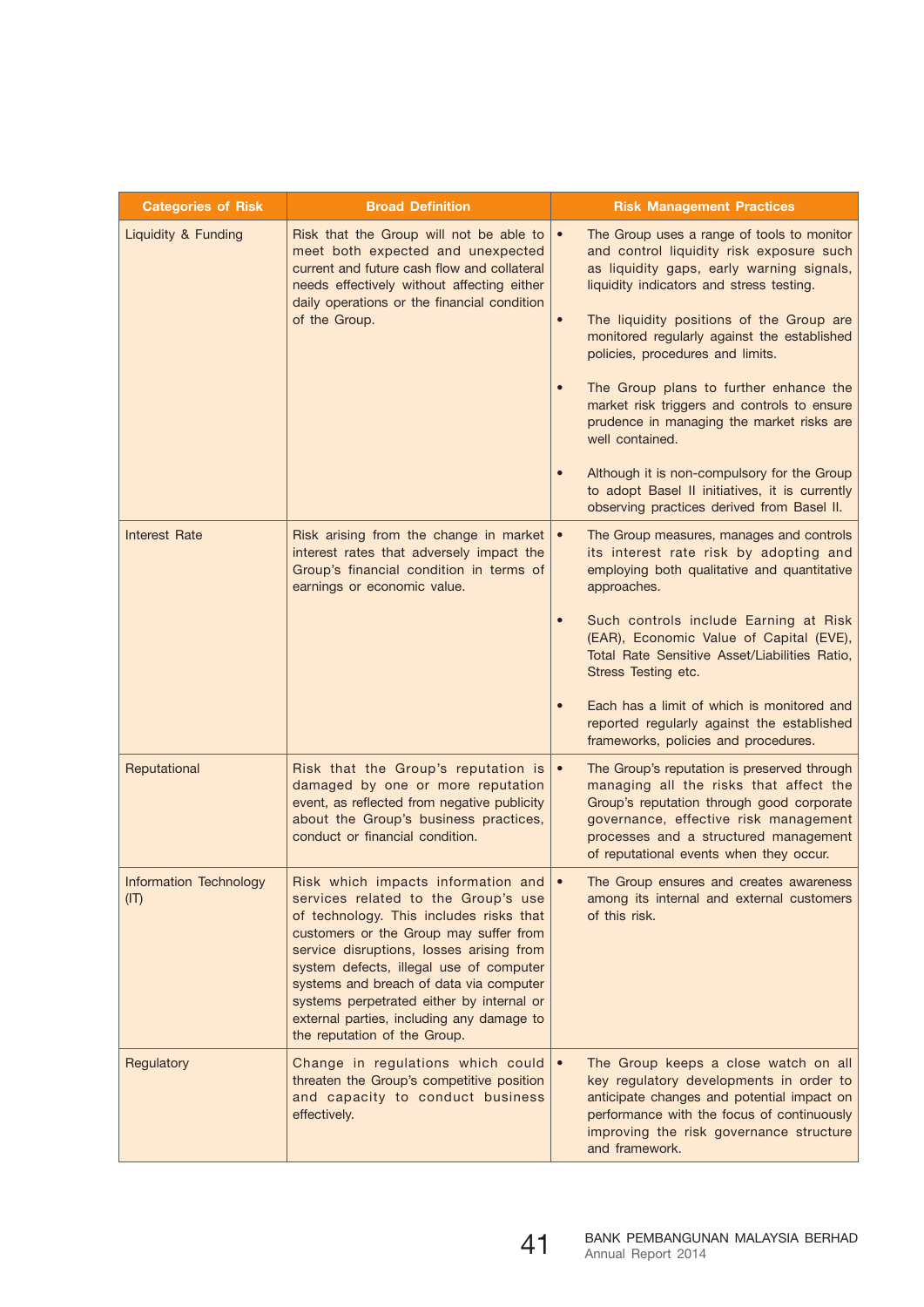| <b>Categories of Risk</b>                                                                                                                                                                                       | <b>Broad Definition</b>                                                                                                                                               |                                                                                                                                                                                                            | <b>Risk Management Practices</b>                                                                                                                                        |
|-----------------------------------------------------------------------------------------------------------------------------------------------------------------------------------------------------------------|-----------------------------------------------------------------------------------------------------------------------------------------------------------------------|------------------------------------------------------------------------------------------------------------------------------------------------------------------------------------------------------------|-------------------------------------------------------------------------------------------------------------------------------------------------------------------------|
| <b>Business &amp; Strategic</b><br><b>Risk</b><br>and from adverse strategic decisions,<br>improper implementation of decisions<br>or lack of responsiveness to industry,<br>economic or technological changes. | Risk of current or prospective impact on<br>the Group's earnings, capital, reputation<br>or standing arising from changes in<br>the environment the Group operates in | $\bullet$                                                                                                                                                                                                  | The Group has a well-established risk<br>governance structure and recently<br>established a dedicated team that reviews<br>the overall strategic risk facing the Group. |
|                                                                                                                                                                                                                 |                                                                                                                                                                       | The Group adopts appropriate strategies to<br>balance risk and return taking into account<br>changing conditions through the economic<br>cycle and monitoring of economic trends in<br>the market closely. |                                                                                                                                                                         |
|                                                                                                                                                                                                                 |                                                                                                                                                                       | $\bullet$                                                                                                                                                                                                  | The respective Risk Management Sub-<br>Functions continuously review the suitability<br>of its risk policies and controls.                                              |

## **v. Risk & Compliance Culture**

A vital component in strengthening the Group's risk governance structure is its risk and compliance culture. Culture forms the fundamental building block of risk management and serves as the foundation upon which a strong enterprise wide risk management structure is built.

The risk and compliance culture of the Group is driven from the top and complimented with the tone from the middle, that are ingrained in all levels of business and activities. As an essential building block for effective risk governance, it is continuously promoted to ensure that the right risk and compliance culture is embraced and exhibited in the behaviour of each individual within the organisation.

As part of the risk and compliance culture, the Group has also tried to instil a compliance culture where the Board, Senior Management and every employee of the Group is committed to adhere to the requirement of relevant laws, rules, regulations and regulatory guidelines. The Group's commitment is clearly demonstrated through the establishment of strong compliance policies and guidelines to ensure that the Group's non-compliance risks are effectively managed. Such measures help lower the cost of doing business arising from regulatory penalties, as well as protects the Group's integrity and reputation.

## STRATEGIC PRIORITIES FOR 2014

GRM's strategic priorities for 2014 continued to build around managing its key focus areas of asset and liabilities management. The notable risk management achievements for 2014 were:

- a. Enhancement of risk & compliance culture;
- b. Enhancement in the assessment of sectorial risk profile and portfolio management;
- c. Enhancement in liquidity risk management;
- d. Institutionalization of operational risk management;
- e. Improvement in credit underwriting quality;
- f. Optimization of capital management;
- g. Enhancement in Stress Testing capabilities;
- h. Formalization of the Risk Appetite.

GRM has considered both external and internal drivers during the setting of the Strategic Priority for 2014. They were:

#### **i. Key External Drivers**

- Challenging economic and cost environment;
- Increased data and IT infrastructure requirement;
- Regulatory pressures on business model and cost structure.